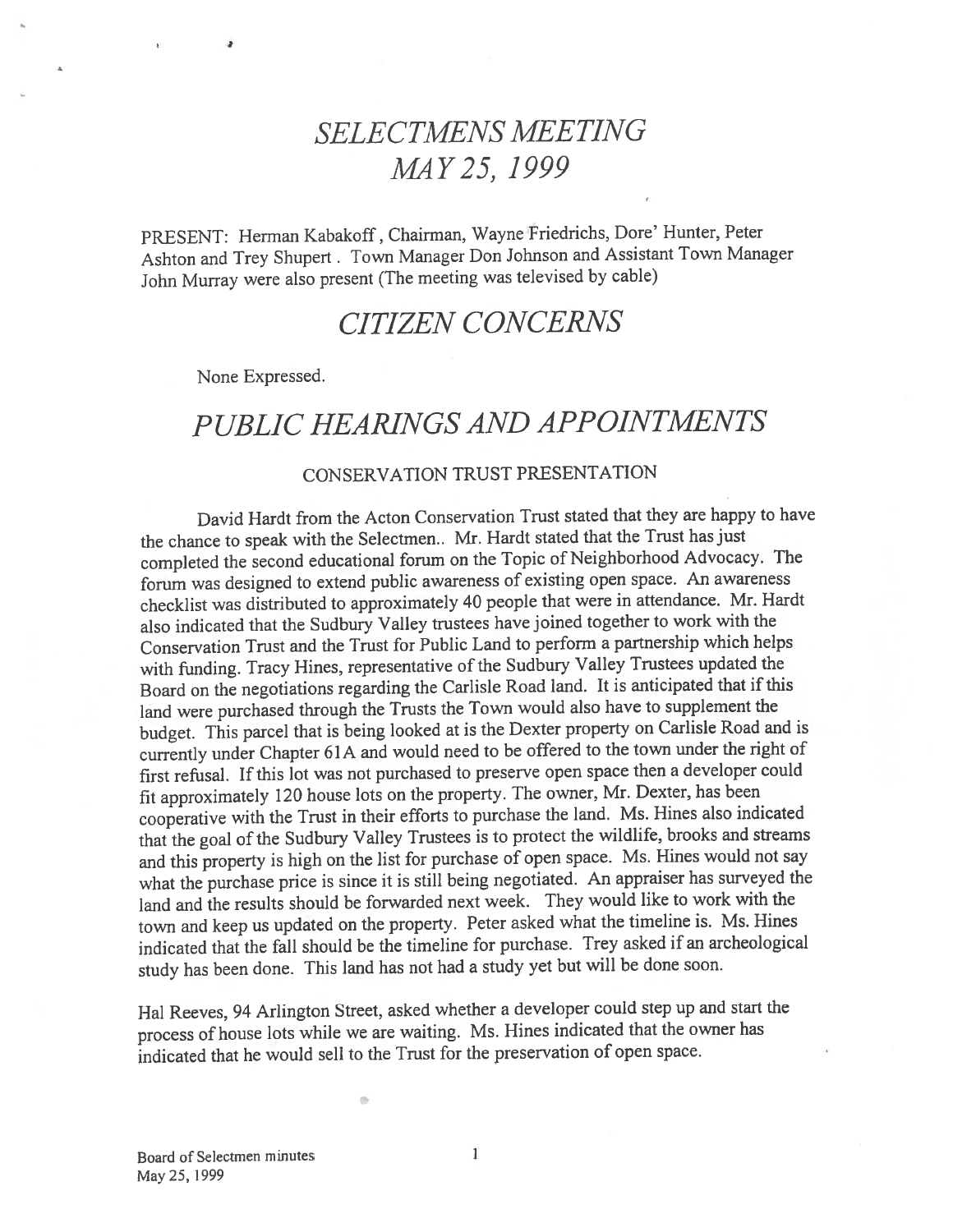Mr. Hardt also spoke about the zoning issues with respec<sup>t</sup> to PCRC's stating that the issues regarding the issuance of PCRC's needs to be looked at very carefully with respec<sup>t</sup> to current development. Mr. Hardt feels that there is too much flexibility with the Carlisle Road lot stating that <sup>a</sup> single site sewage disposal site could be utilized for <sup>a</sup> development. The Trust recommends strict enforcement of the bylaw. Mr. Hardt stated some reasons the Board should not gran<sup>t</sup> <sup>a</sup> special permit to this lot. Mr. Hardt indicated that the biggest flaw in the PCRC is that there is no test, each property is too different. Mr. Hardt stated that his observation of the PCRC process is that there is pressure to develop lots for houses, more residential than commercial development. The trust believes that development alienates seniors and causes sewage disposal problems. Trey stated that the Planning Board started off with <sup>a</sup> PCRC about <sup>10</sup> years ago to stop commercial development and sought to preserve open space. Trey indicated that there are some PCRC's that are goo<sup>d</sup> and some marginal PCRC's. One of the last Planning Board items that Trey worked on was to look at PCRC developments for the open space concept. Peter stated that some comments made tonight should be made to the Planning Board also. Mr. Hardt indicated that they will do that. Peter stated that he recalls seeing <sup>a</sup> letter stating that these issues will be looked at. Dore stated that he would be nervous to change the interpretation of the bylaw without <sup>a</sup> change in regulations since this issue does not hold up to well in court. Mr. Hardt indicated that the most important item is that the master <sup>p</sup>lan has changed which allows for new interpretation by the Planning Board.

Al Reeves asked the Selectmen's roles in interpreting the PCRC. The Board encourage<sup>d</sup> Mr. Hardt to take his issue to the Planning Board. The Planning Board would need to bring any changes to the Bylaw to the Selectmen. Mr. Reeves stated that <sup>a</sup> developer asked for <sup>a</sup> PCRC at last night's Planning Board meeting and stated that the question at the hearing was not whether the PCRC would be approve<sup>d</sup> but rather keeping the residents happy.

### CONCORD ACTON SQUASH CLUB 29 KNOX TRAIL COMMON VICTUALER LICENSE

The applicant has withdrawn this request.

### CONCORD ACTON SQUASH CLUB 29 KNOX TRAIL WINE AND MALT LICENSE

### The applicant has withdrawn this reques<sup>t</sup> at this time.

### SITE PLAN 3/8/99 -369 3 EASTERN ROAD CONTINUANCE FROM MAY 11, <sup>1999</sup> BOARD OF SELECTMEN MEETING

George, representative of Stamski and McNary was presen<sup>t</sup> representing the owner of the property. The lot is currently vacant, barren, has little vegetation, is flat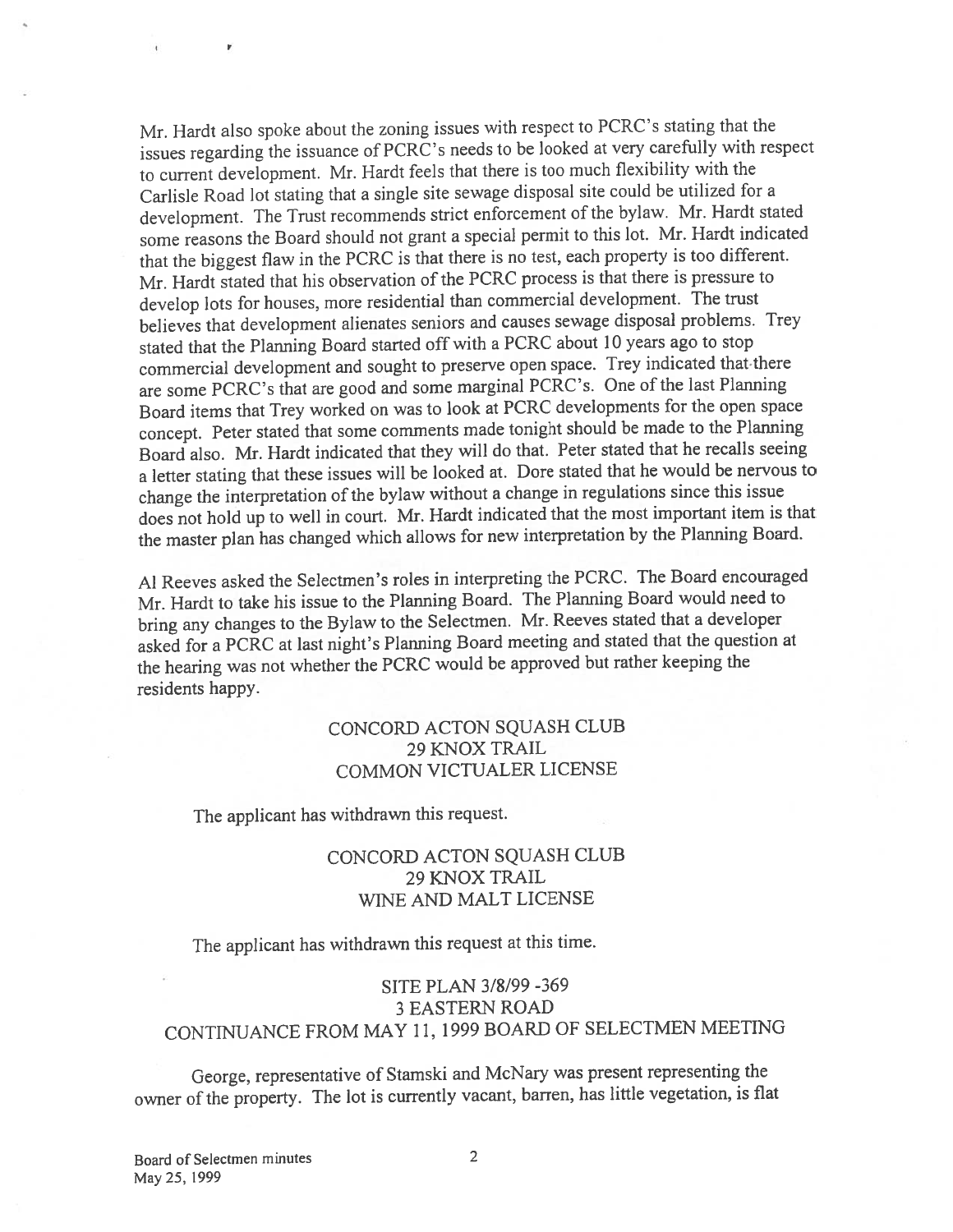land and the soil consists of sand and gravel. The owner proposes <sup>a</sup> <sup>7500</sup> square foot building with recording studio. Town water is not readily available so <sup>a</sup> well is proposed. George also indicated that this site will create minimal traffic. If sidewalks were <sup>a</sup> condition they could be <sup>p</sup>laced around the building and possibly even tie into the assisted living facility or constructed at another needed site. Roland's concerns have been addressed. The Engineering Department had concerns which will be addressed during the Boards question and answer period. Herman stated that it does not make sense to <sup>p</sup>lace <sup>a</sup> sidewalk along the frontage and that <sup>a</sup> contribution might be better served. The Board asked the owner if <sup>a</sup> contribution was acceptable. The owner of the building stated that <sup>a</sup> contribution of \$30/foot is high and he could build the sidewalk for cheaper and would be willing to contribute an amount equa<sup>l</sup> to the costs that the sidewalks would cost him. Peter stated that he would like to see <sup>a</sup> contribution for sidewalks. Peter stated that he was concerned with the well. The owner currently has <sup>a</sup> <sup>p</sup>iano tuning shop located at <sup>200</sup> Baker Avenue in Concord for the last six years. Dore stated that he would like to see <sup>a</sup> sidewalk along the applicants frontage. Herman stated that there would be <sup>a</sup> sidewalk on both sides of the street if the applicant constructed sidewalks in front of his property. Wayne asked if there is an agreement with regards to the Engineering Departments concern with the drainage problems. The Engineering Department asked to see some modifications with the catch basins. The bylaw sets the standards for the engineering designs. The development of this site complies with the zoning bylaws, however, the Engineering Department has asked for higher standards. Trey asked if there was <sup>a</sup> way to construct <sup>a</sup> sidewalk through to Nara. No. HERMAN KABAKOFF — Move to take site plan 3/8/99-369 under advisement. PETER ASHTON - Second. UNANIMOUS VOTE.

## SELECTMEN'S BUSINESS

#### GOALS AND OBJECTIVES

The Board assigned the list of Goals and Objectives to various Selectmen. The Board discussed forming <sup>a</sup> joint task force to investigate ways of achieving greater coordination between the schools and the town and forming <sup>a</sup> computer advisory committee but decided to wait awhile.

#### BOARD ASSIGNMENTS

WAYNE FRIEDRICHS — Move to accep<sup>t</sup> the Board assignment list. HERMAN KABAKOFF -Second. UNANIMOUS VOTE.

#### BOY SCOUT EAGLE COURT Of HONOR CHARLES DOUGLAS CAREY

Peter Ashton to represen<sup>t</sup> the Board.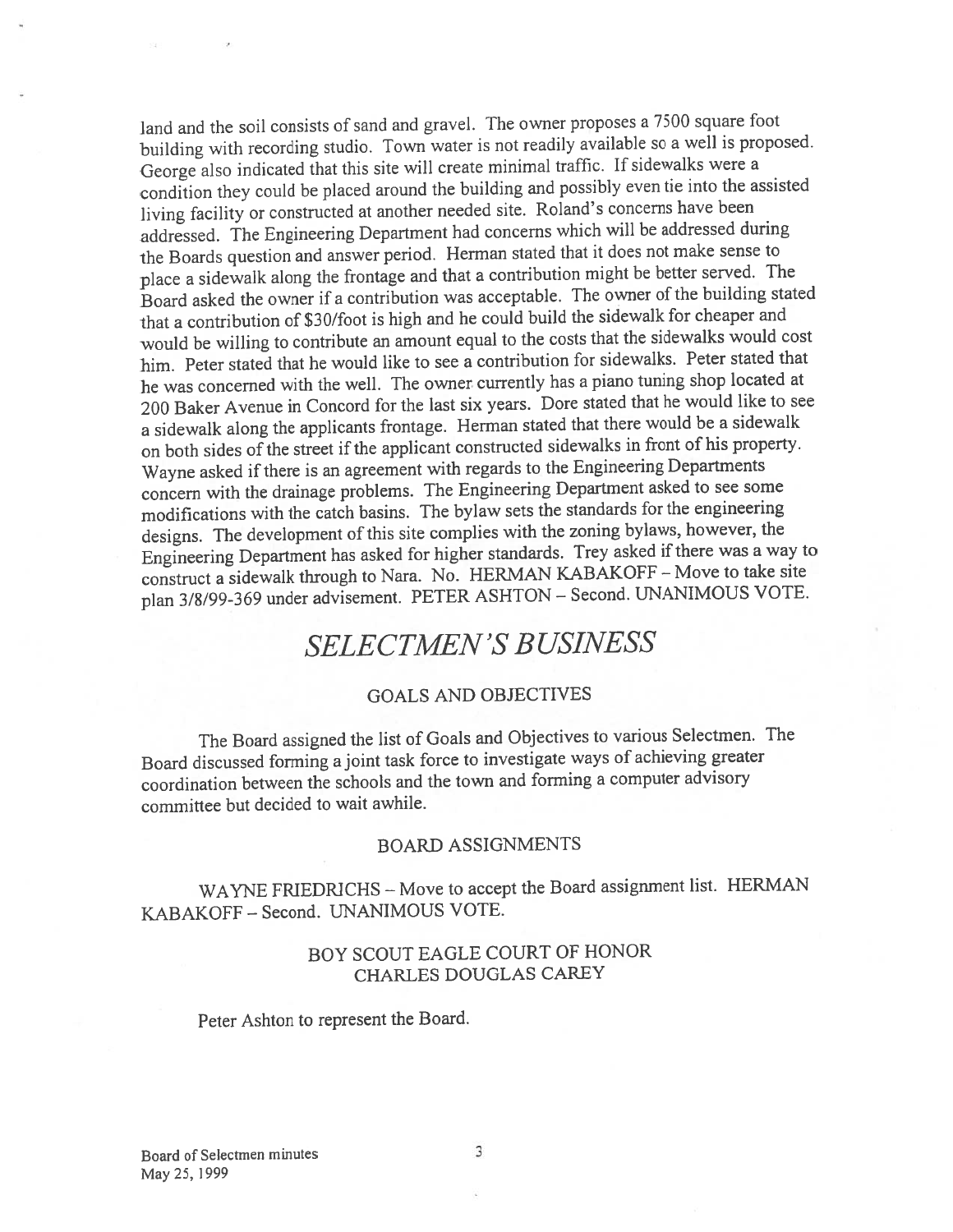MEMORIAL DAY OBSERVANCE PARADE - It was stated that Herman and Peter will walk and the others will ride.

SENIOR TAX RELIEF - Peter stated that earlier today he presented testimony regarding senior tax relief at the State House. Peter stated that there is coherent tax relief around the corner for seniors. Peter also stated that thirty (30) seniors were presen<sup>t</sup> for the hearing today and he appreciated the support. Wayne feels that this is <sup>a</sup> step in the right direction. Peter also stated that Senate President Birmingham was very receptive to the idea.

LEAGUE OF WOMEN VOTERS -Dore indicated that the League of Women voters has a conflict with our June 8<sup>th</sup> meeting regarding Ed Reform issues. Dore suggested that we write something to them by staff.

MPO ELECTION — Herman expresse<sup>d</sup> his concern with having <sup>a</sup> designee at the MPO election. WAYNE FRIEDRICHS - Move to appoint Donna Jacobs as a designee of the Board to vote at the MPO Election. DORE' HUNTER -Second. UNANIMOUS VOTE.

MR. TINSETH – BOSTON EDISON POLE – Mr. Tinseth has written expressing his displeasure with the double pole location located in front of his house. The problem with the pole removal is that Cablevision needs to move their wires onto the new pole before the old pole can be removed. The Board asked staff to resolve Mr. Tinseth's problem expediently. The Board also asked staff to call Cablevision to ask that they remove their wires so Edison can remove the old pole.

SCHOOL COMMITTEE — Herman indicated that he received <sup>a</sup> <sup>p</sup>hone call from Mary Ann Ashton, Chairman of the School Committee asking for the Board's opinion on two subjects in regards to <sup>2020</sup> meeting last night. One area being the joint effort problem with the three chairman and they are moving forward to finalize it.

Herman stated that School Committee Chairman, Mary Ann Ashton asked him to poll the Board in regards to the Board's opinion regarding the possibility of establishing <sup>a</sup> voluntary contribution system to possibly fund staffing. It is anticipated that <sup>a</sup> \$400 contribution per family is needed from approximately the same amount of people who voted yes at the override election. The thought is to create <sup>a</sup> means to accep<sup>t</sup> volunteer contributions into some type of generic account.

Trey Shupert stated that the School Committee is facing <sup>a</sup> tough dilemma in regards to anticipated shortfalls. Trey is concerned with the way that the school committee would spen<sup>d</sup> these monies. Trey expresse<sup>d</sup> concern with using the contributions to fund permanen<sup>t</sup> staff since the next year's budget could be impacted. Trey questioned the legality of receiving private contributions, however the Town has previously received <sup>g</sup>ifts for NARA for capital improvements. Trey stated that we should move forward stating that it is <sup>a</sup> goo<sup>d</sup> idea that needs to be explored some more. Trey also mentioned that that the group of people that voted for the override may not want to <sup>g</sup>ive contributions.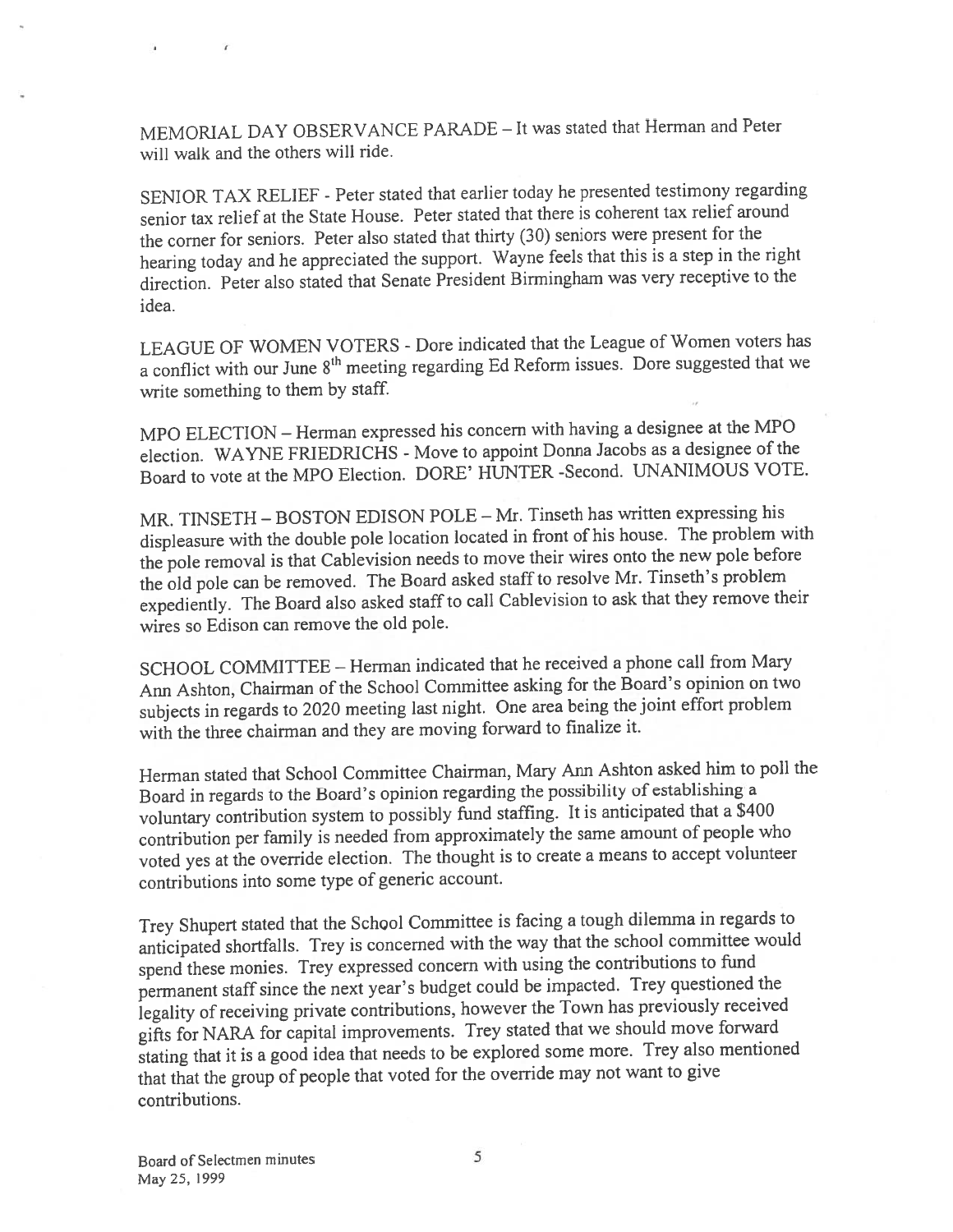Wayne Friedrichs would suppor<sup>t</sup> that we pursue it since funding from any kind is appreciated. Wayne stated that additional funds can be handled if <sup>g</sup>iven.

Dore' Hunter stated that it is not <sup>a</sup> novel idea, however, he is concerned with private funding and indicated that contributions can be tax deductible. Dore' also stated that he does not want to see the school committee as the arbitrator for the contributions. Dore' would like to see the fund set up as <sup>a</sup> separate corporation. Dore' would like to see this contribution fund set up for the Local schools only, however would not want to see money turned away either. Dore' stated that the school has previously been supported by off budget choice monies, we need to keep this spending from donations in sight.

Peter stated that these amounted to user fees which he was concerned about, but glad to see <sup>a</sup> group has come forward and offered some contributions. Peter has concerns where the money should go and suggested that maybe the money go to the PTO's. It would be useful to see the school budgets repor<sup>t</sup> out how much money they receive in contribution, so the amounts are known.

Herman stated that this may result in going down <sup>a</sup> very slippery slope when the public needs will occur year after year. Concerned with using the contributions to hiring since one year they may be funded and the next year they might not. Herman stated that the schools may find themselves with programs that they cannot fund. Herman stated that he would rather see the contributions go towards one time capital projects. Herman stated that public education should be funded publicly. Herman stated that contributions should be funded through a PTO type organization and not through the School Committee.

# CONSENTA GENDA

WAYNE FRIEDRICHS - Move to approve consent calendar as printed. TREY SHUPERT FRIEDRICHS - Second. UNANIMOUS VOTE.

# TOWN MANAGER'S REPORT

None.

Sheryl Ball Recording Secretary